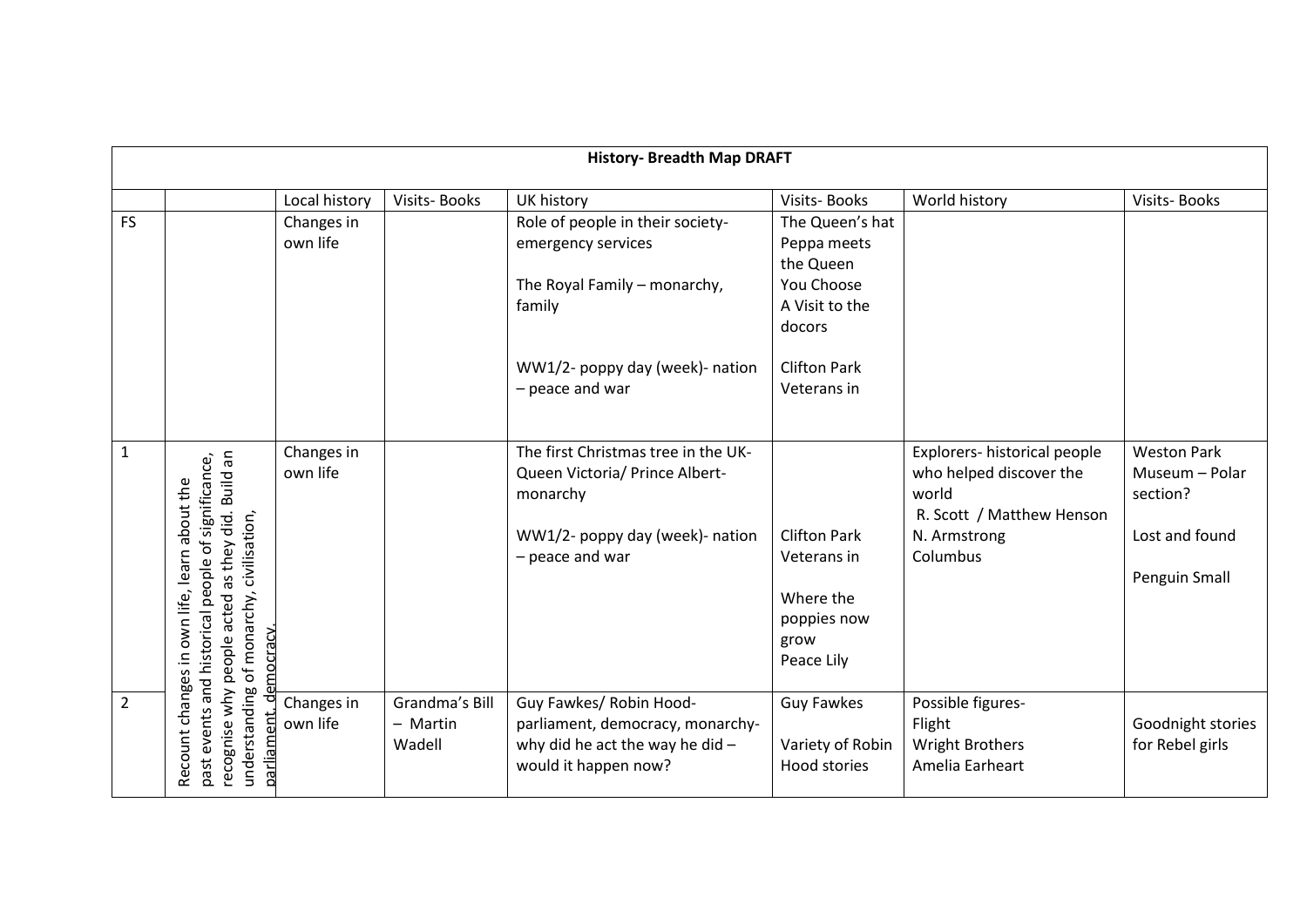|   |                                                                                                                              |                                                               | The Great Fire of London ???<br>WW1/2-poppy day (week)- nation<br>- peace and war                                                              | Emergency<br>services<br>museum / Fire<br>station?<br><b>Clifton Park</b><br>Veterans in<br>Where the<br>poppies now<br>grow<br>Peace Lily | Health<br>Florence Nightingale<br>Mary Seacole<br>Authors/print<br><b>Beatrix Potter</b><br>???                                                                               | Peter Rabbit<br>etc                     |
|---|------------------------------------------------------------------------------------------------------------------------------|---------------------------------------------------------------|------------------------------------------------------------------------------------------------------------------------------------------------|--------------------------------------------------------------------------------------------------------------------------------------------|-------------------------------------------------------------------------------------------------------------------------------------------------------------------------------|-----------------------------------------|
| 3 | other places of interest around the world.<br>Compare to<br>Overview of history in the UK from<br>ancient to medieval times. | Changes in<br>Rotherham-<br>Clifton park-<br>Walker<br>Family | Stone age $-$<br>Cultural and religious diversity,<br>roles of men, women and children.<br>How does that compare to now?<br>How trade started. | York<br>$UG - Stone$ age<br>boy                                                                                                            | Romans- Anglo Saxons-<br>Cultural and religious<br>diversity, roles of men,<br>women and children. How's<br>that compare to the Stone<br>age and now?<br>What did they trade? | Romulus and<br>Remus<br><b>Boudicca</b> |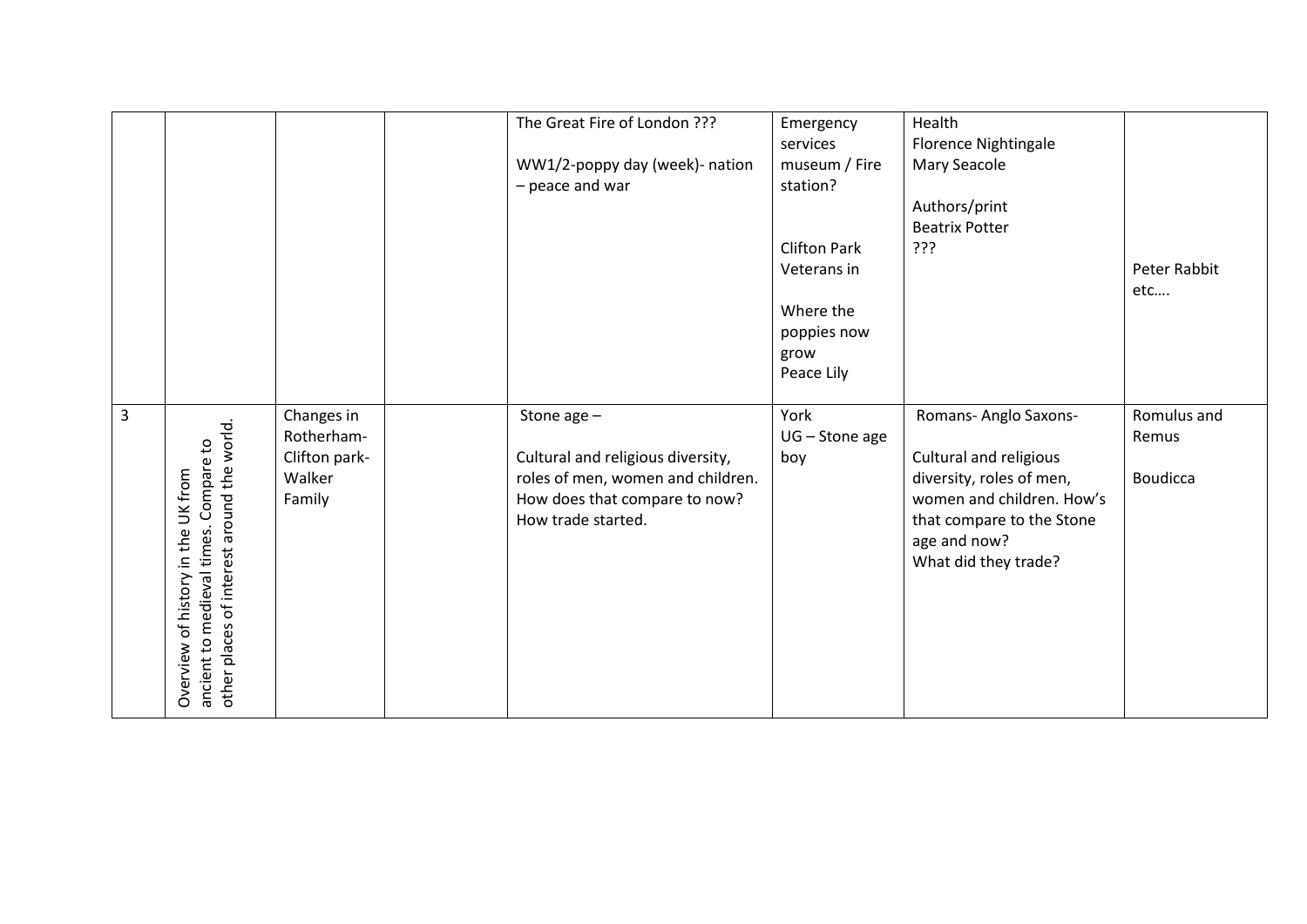| $\overline{4}$ |                                                                                                                                                                           |                                                                                    |                                                                           | Vikings-Edward the conqueror-<br>Cultural and religious diversity,<br>roles of men, women and children,<br>Changes over time. How does that<br>compare to the stone age, romans<br>and now? What did they trade?                             | Arthur and the<br>Golden Rope<br>Gods of<br>Thunder                                                         | Light touch-<br>Golden age of Islam-<br>Comparing to the Dark ages<br>in Europe<br>In depth-The Indus Valley                                                                                                                                                                                                                                                                                                                       |                         |
|----------------|---------------------------------------------------------------------------------------------------------------------------------------------------------------------------|------------------------------------------------------------------------------------|---------------------------------------------------------------------------|----------------------------------------------------------------------------------------------------------------------------------------------------------------------------------------------------------------------------------------------|-------------------------------------------------------------------------------------------------------------|------------------------------------------------------------------------------------------------------------------------------------------------------------------------------------------------------------------------------------------------------------------------------------------------------------------------------------------------------------------------------------------------------------------------------------|-------------------------|
| 5              | of history in the UK from medieval<br>Compare to other places<br>Identify rapid periods of change.<br>of interest around the world.<br>Stuarts.<br>to Tudors/<br>Overview | Conisbrough-<br>built post<br>1066-<br>changes in<br>the locality<br>of the school | Conisbrough<br>(Blackberry<br>$blue - castles -$<br>traditional<br>tales) | (UK history to build on UK history<br>learnt in $y3/4$ )<br>Tudors and Stuarts (themes e.g<br>rapid changes in trade links<br>Western World, colonisation-<br>British Empire, government,<br>welfare state, Church or England,<br>UK formed) | The daring<br>deeds of Francis<br><b>Drake</b><br>$Visit -$<br>Gainsborough<br>Old hall /<br>Bishop's house | <b>Optional</b> - The Ming<br>Dynasty-comparison to<br>Tudors/ Stuarts e.g. rapid<br>progress in art, engineering<br>or trade links Easter World<br>(Ancient History to provide<br>a worldwide comparison to<br>UK history learnt in Y3/4)<br>Mayan civilization<br>Cultural and religious<br>diversity, roles of men,<br>women and children,<br>Changes over time. How<br>does that compare to UK<br>history within the same time | <b>Bitter Chocolate</b> |